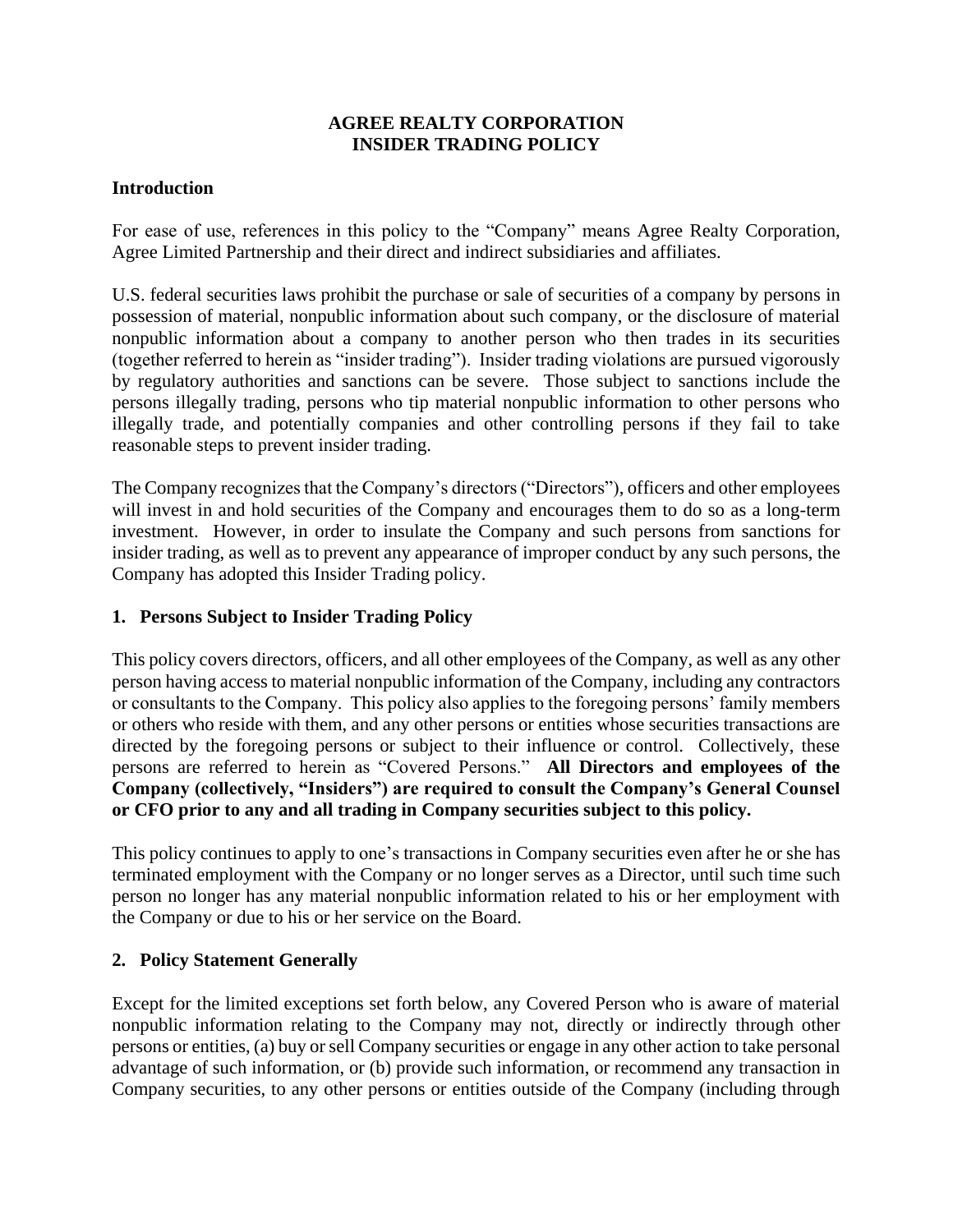"anonymous" communications through the internet or elsewhere). The Company also prohibits Covered Persons from engaging in transactions in Company securities for speculative purposes. See "Additional Prohibited Transactions" below.

In addition, all Covered Persons who learn of material nonpublic information about a company with which the Company does or may do business, including any tenants, prospective tenants or joint venture partners, in the course of working for the Company, may not trade in that company's securities until the information becomes public or is no longer material. Any such material nonpublic information has been shared with the Company with the understanding that such information is only to be used to facilitate the relationship between the Company and the third party and may not be used for any other purpose. Employees are strictly prohibited from misappropriating any such material nonpublic information to trade in the securities of such third party or otherwise, and are obliged to keep all such information confidential, sharing it only as necessary to promote the mutual goals of the Company and such third party.

All Insiders must pre-clear all trading in Company securities in accordance with the procedures set forth in the "6. Pre-Clearance of All Trades by Insiders" section below.

# **3. Securities Transactions Subject to this Policy**

Subject to the limited exceptions below, transactions in all Company securities are subject to this policy, including without limitation common stock, options and any other securities the Company may issue, such as preferred stock, notes, bonds and convertible securities, as well as derivative securities relating to any of the Company's securities, whether or not issued by the Company. Transactions that may be necessary or justifiable for personal reasons, such as the need to raise money for an emergency expenditure, are not excepted from this policy.

# **a. Limited Exceptions**

# **(i) Option Exercises**

This policy does not apply generally to the exercise of an option, including a cashless exercise solely through the Company or the exercise of a tax withholding right to satisfy tax withholding requirements. However, this policy does apply to any sale of the stock received upon exercise of the option, including any deemed sale caused by an employee's election to make a cashless exercise of his or her option through a broker, or any other market sale for the purpose of generating the cash necessary to pay the option exercise price.

# **(ii) 401(k) Plan**

The trading restrictions of this policy do not apply to investing 401(k) plan contributions in a Company stock fund, if any, in accordance with the terms of Company 401(k) plan, if any. However, any changes in your investment election regarding the Company's stock, if any, are subject to trading restrictions under this Policy.

# **(iii) Rule 10b5-1 Plans**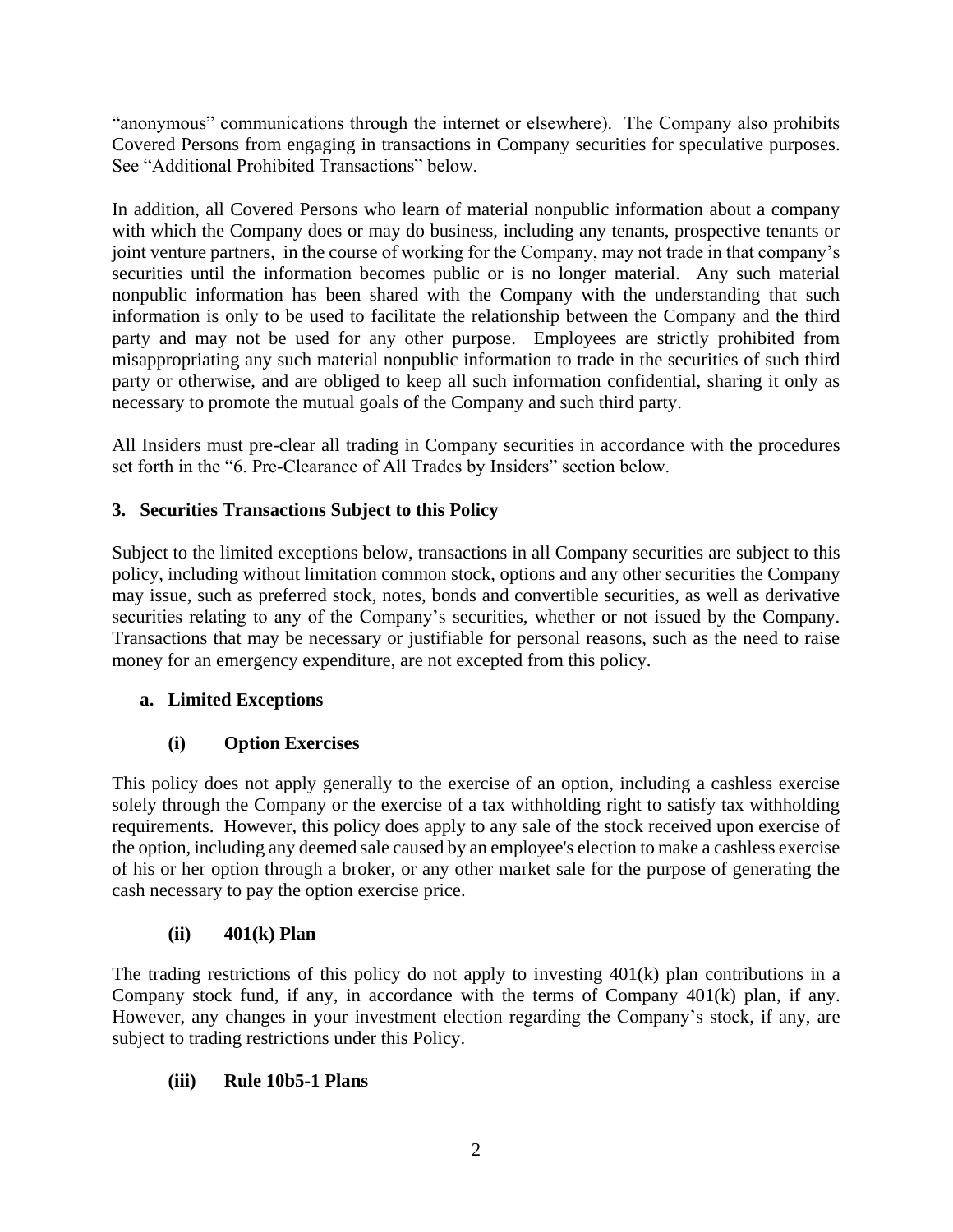Rule 10b5-1 of the Securities Exchange Act of 1934, as amended (the "Exchange Act") provides an affirmative defense from insider trading liability under Rule 10b5. If the plan meets the requirements of Rule 10b5-1, Company securities may be purchased or sold without regard to certain insider trading restrictions. A Rule 10b5-1 plan must be entered into at a time when such person is not aware of any material nonpublic information. The plan must either specify the amount, pricing and/or timing of the transactions in advance or delegate discretion for one or more of such matters to a third party. Once the plan is adopted, the person must not exercise any influence over such trade instructions, subject to limited exceptions. To comply with this policy, a Rule 10b5-1 trading plan must be approved in advance by the Company's General Counsel or the CFO.

# **(iv) Conversion of Limited Partnership Units**

This policy does not cover the conversion of limited partnership units into shares of Company common stock. Please note that the Company common stock received in such conversion is subject to this policy.

# **4. "Material Nonpublic Information"**

### **a. Materiality**

Information is considered "material" if it is likely that a reasonable investor would consider it important in arriving at a decision to buy, sell or hold Company securities, whether such information is positive or negative. Examples of information that may be deemed material include, whether proposed, pending or having already occurred:

- a dividend increase or decrease, a change in dividend policy or the declaration of a dividend;
- the financial and operational results from a previously completed quarter or year;
- an earnings estimate;
- a change in or confirmation of a previously announced earnings estimate;
- a significant expansion or curtailment of operations;
- a significant increase or decrease in business;
- a merger, acquisition or disposition relating to significant asset(s);
- a borrowing outside the ordinary course or a significant change in the terms of debt;
- a tender offer:
- a securities offering or repurchase;
- a regulatory or litigation proceeding;
- a liquidity change;
- changes in debt ratings;
- award or loss of a significant customer;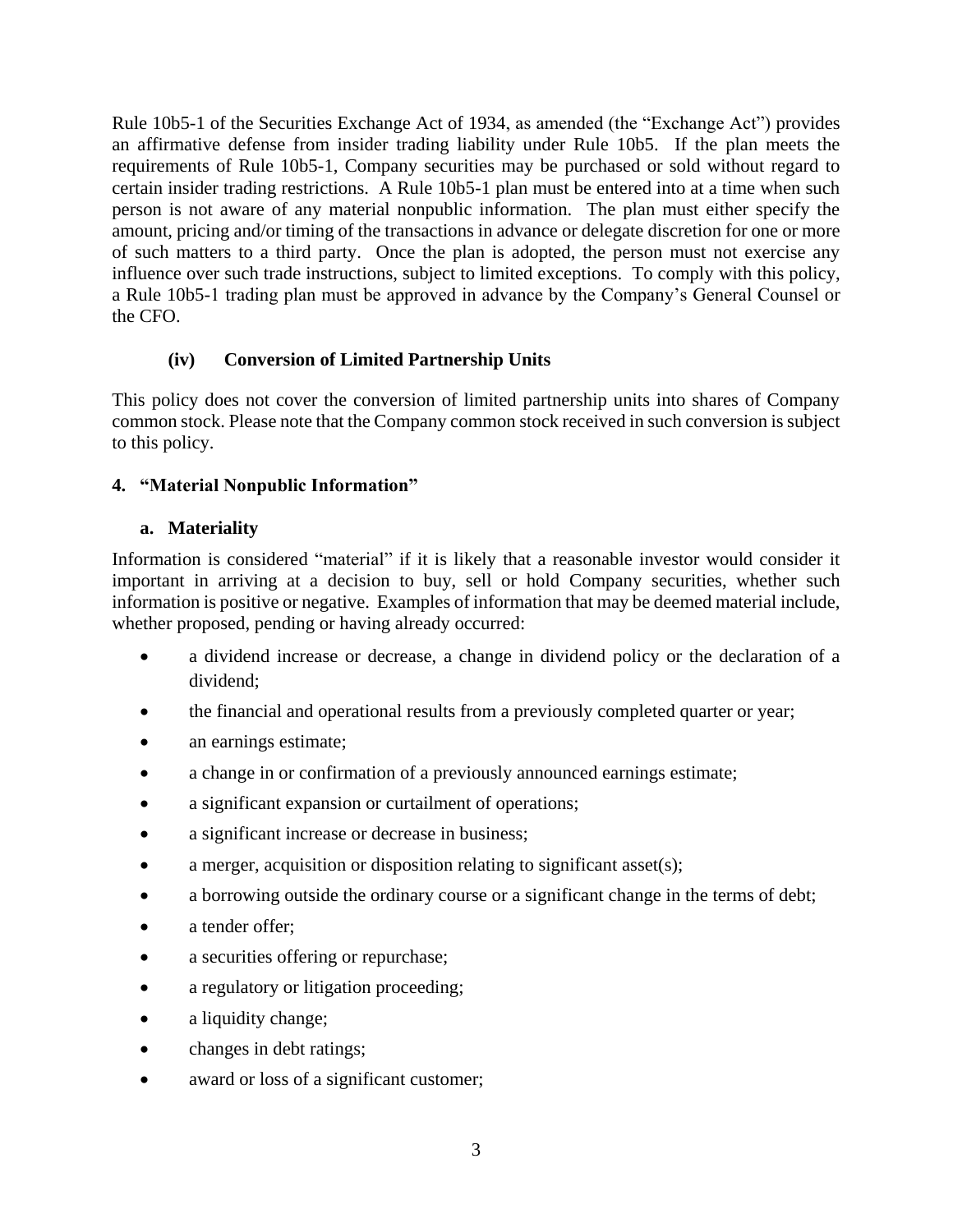- major changes in accounting methods or policies; or
- a significant change in management.

This list is not exhaustive; other types of information may be material at any particular time, depending on the circumstances. Keep in mind that any review of a person's transactions will be completed after the fact, with the benefit of hindsight. If a Covered Person is unsure whether information is material, he or she should consult the Company's General Counsel or CFO before making any decision to disclose such information (other than to persons who need to know it) or to trade in or recommend securities to which that information relates, or assume that the information is material.

# **b. Nonpublic Information**

Nonpublic information means that such information has not been broadly disclosed to the marketplace, such as by press release or a filing with the Securities and Exchange Commission ("SEC"), and/or the investing public has not had time to absorb the information fully. Nonpublic information may include:

- information available to a select group of persons subject to confidentiality obligations to the Company;
- undisclosed facts that are the subject of rumors, even if the rumors are widely circulated; and
- information that has been entrusted to the Company on a confidential basis until a public announcement of the information has been made and enough time has elapsed for the market to respond to a public announcement of the information.

The amount of elapsed time that is sufficient will vary depending upon the nature and significance of the information. Generally, waiting until after the first full trading day following the day the information is released should allow the market sufficient time to assimilate newly disclosed information. If, for example, the Company were to make an announcement of previously nonpublic, material information prior to the opening of regular trading hours (i.e. before 9:30am ET) on a Monday, Covered Persons should not trade in the Company's securities until Tuesday. If such an announcement were made during or after the opening of regular trading hours (i.e. on or after 9:30am ET) on a Monday, Covered Persons should not trade in the Company's securities until Wednesday.

### **5. Additional Prohibited Transactions**

### **a. Blackout Periods**

All Covered Persons are prohibited from trading in Company securities during the following blackout periods:

• Trading in Company securities is prohibited during the period beginning on a day within the first ten days after the end of each fiscal quarter, as announced by the General Counsel or the CFO, and ending at the close of business on the first trading day following the date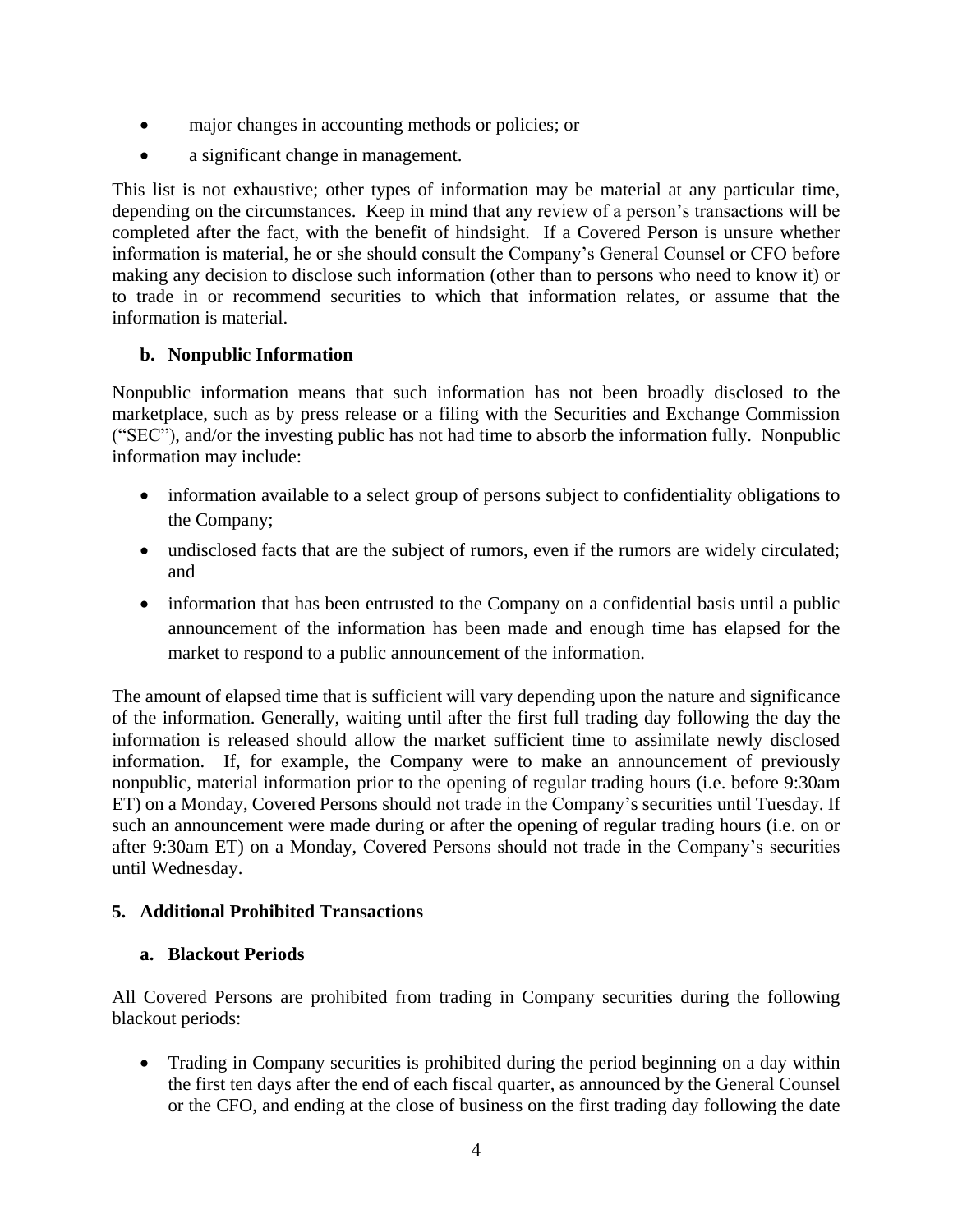the Company's financial results are publicly disclosed in its earnings announcement. During these periods, Covered Persons generally possess or are presumed to possess material nonpublic information about the Company's financial results.

• From time to time, other types of material nonpublic information regarding the Company (such as negotiation of mergers, acquisitions or dispositions) may be pending and not be publicly disclosed. While such material nonpublic information is pending, the Company may impose special blackout periods during which Covered Persons are prohibited from trading in the Company's securities. If the Company imposes a special blackout period, it will notify the Covered Persons affected.

#### **b. Speculative Transactions**

In addition, the Company considers it improper and inappropriate for any Covered Person to engage in short-term or speculative transactions in Company securities. Therefore, Covered Persons may not engage in any of the following transactions:

- *Short Sales*. Short sales (a sale of securities which are not then owned) of Company securities evidence an expectation on the part of the seller that the securities will decline in value, and therefore signal to the market that the seller has no confidence in the Company or its short-term prospects. In addition, short sales may reduce the seller's incentive to improve the Company's performance. For these reasons, short sales of Company securities are prohibited by this policy. In addition, Section 16(c) of the Exchange Act prohibits directors and executive officers from engaging in short sales.
- *Standing Orders*. Standing orders (except under approved Rule 10b5-1 plans, see above) that extend beyond the date the order is placed should not be used. The problem with purchases or sales resulting from standing instructions to a broker is that there is no control over the timing of the transaction. The broker could execute a transaction when a person is in possession of material nonpublic information.
- *Publicly Traded Options.* A transaction in options (other than options granted under a Company equity incentive plan) is, in effect, a bet on the short-term movement of Company stock and therefore creates the appearance that the Covered Person is trading based on inside information. Transactions in options also may focus the Covered Person's attention on short-term performance at the expense of the Company's long-term objectives. Accordingly, transactions in puts, calls or other derivative securities, on an exchange or in any other organized market, are prohibited by this policy.
- *Hedging Transactions.* Certain forms of hedging or monetization transactions, such as zero-cost collars and forward sale contracts, allow a Covered Person to lock in much of the value of his or her stock holdings, often in exchange for all or part of the potential for upside appreciation in the stock. These transactions allow for the Covered Person to continue to own the covered securities, but without the full risks and rewards of ownership. When that occurs, the Covered Person may no longer have the same objectives as the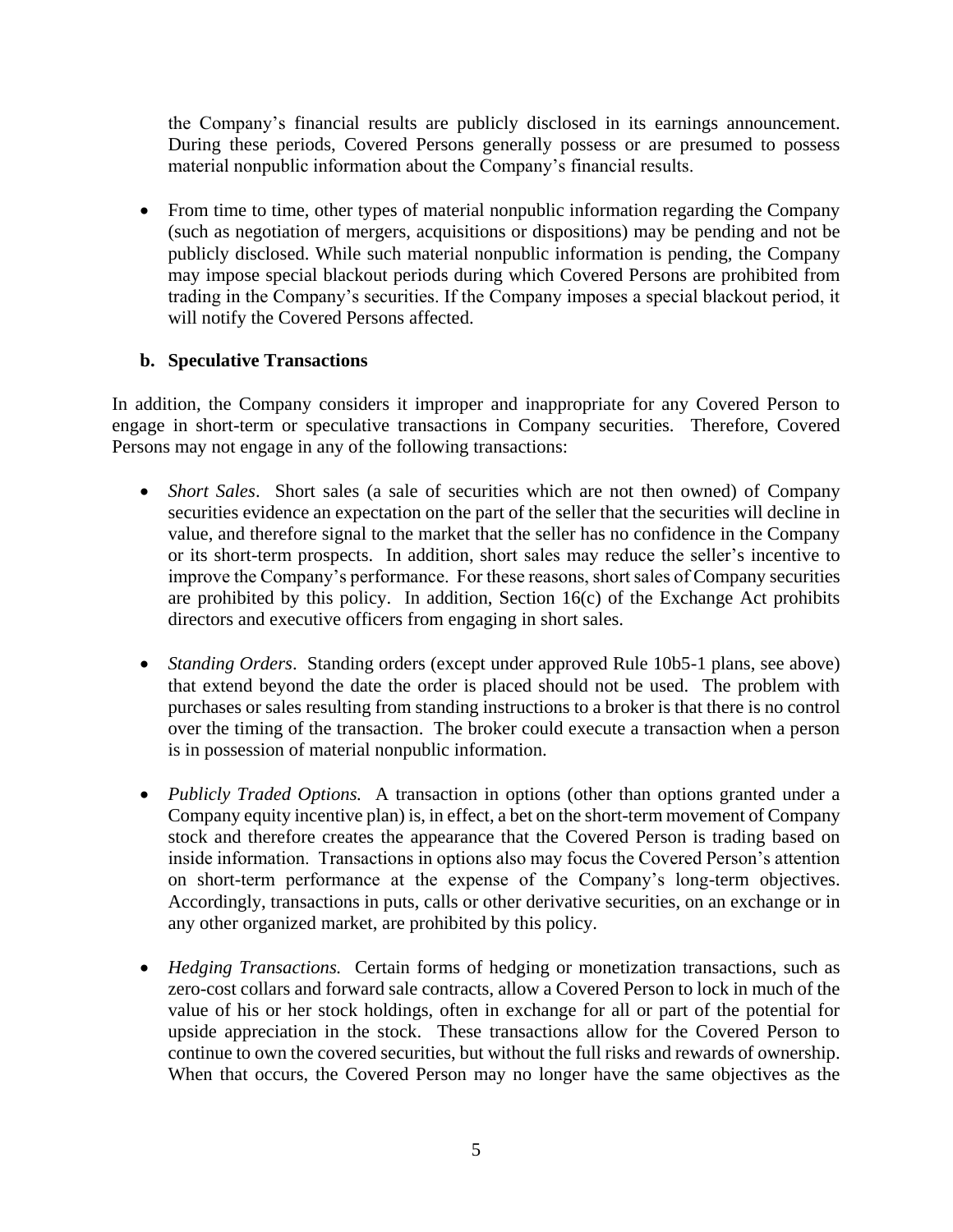Company or other Company shareholders. Therefore, these types of transactions are prohibited by this policy.

- *Margin Accounts and Pledges*. Securities held in a margin account may be sold by the broker without the customer's consent if the customer fails to meet a margin call. Similarly, securities pledged (or hypothecated) as collateral for a loan may be sold in foreclosure if the borrower defaults on the loan. Because a margin sale or foreclosure sale may occur at a time when the pledgor is aware of material nonpublic information or otherwise is not permitted to trade in Company securities, Covered Persons are prohibited from holding Company securities in a margin account or pledging Company securities as collateral for a loan.
- *Other*. This policy prohibits the use of derivative securities to separate any financial interest in Company securities from the related voting rights. In addition, to prevent any appearance of improper conduct by any Covered Persons, this policy prohibits any transaction in Company securities where a reasonable investor would conclude that such transaction is for short-term gain or is speculative.

### **6. Pre-Clearance of all Trades by Insiders**

To provide assistance in preventing inadvertent violations and avoiding even the appearance of an improper transaction (which could result, for example, where an officer engages in a trade while unaware of a pending major development), the Company has implemented the following procedure:

All transactions in the Company's securities (acquisitions, dispositions, transfers, etc.) by Insiders must be approved in advance by the Company's General Counsel or CFO. Unless revoked, a grant of permission will remain valid until the close of trading five business days following the day on which such permission was granted. If the transaction does not occur during the five-business day period, pre-clearance of the transaction must be re-requested. The Company's General Counsel or CFO may, if conditions warrant, rescind such permission at any time. In such case, the Company's General Counsel or CFO will use good faith efforts to immediately notify the Insider that permission has been revoked. Gifts are permitted to be made outside the window period, but only if such person obtains written confirmation that the recipient will not sell such securities prior to the next window period (in which case, such recipient may sell anytime thereafter) and such confirmation is provided to the Company's General Counsel or CFO in advance of such gift.

Occasionally, the Company may determine that "window periods" are unavailable or will be delayed, and such determination may or may not be communicated to Insiders. Therefore, even if the "window period" is open, Insiders must check with the Company's General Counsel or CFO prior to any and all trading in Company securities subject to this policy.

See "3. Securities Transactions Subject to This Policy," above, for a discussion of option exercises and transactions in any 401(k) Plan; to the extent the policy applies to such matters, such transactions can only occur during window periods.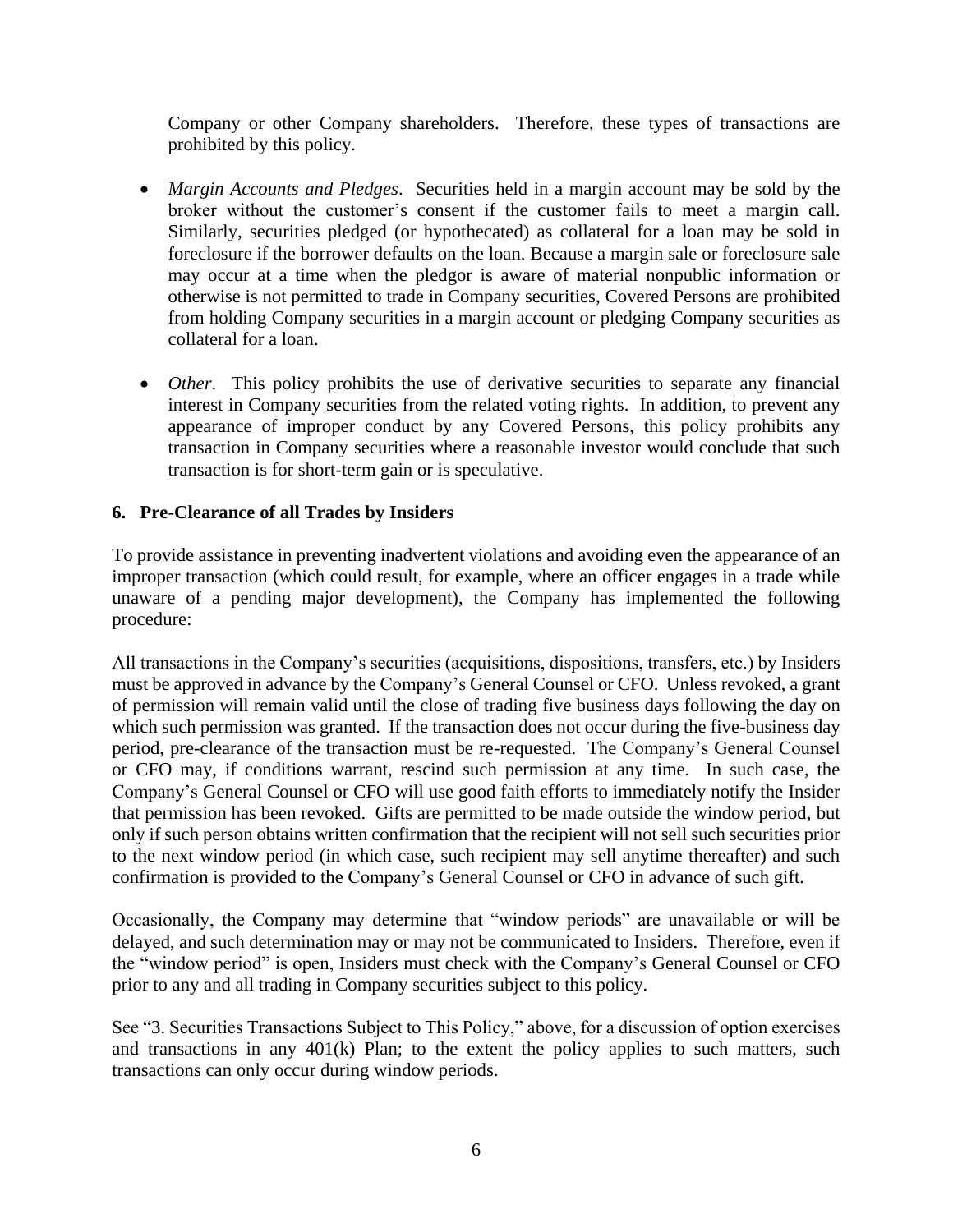### **7. Section 16 and Form 144 Rules Applicable to Directors and Certain Executive Officers**

# **a. Section 16**

# **(i) Short-Swing Profit Liability**

Directors and certain of the Company's executive officers (such persons, "Section 16 Covered Persons") are subject to the provisions of Section 16 of the Exchange Act with respect to Company equity securities (including derivatives related thereto), which among other things, prohibits such persons from engaging in any non-exempt sale transaction within six months of any non-exempt purchase transaction. Section 16(b) of the Exchange Act creates a strict liability cause of action that enables the Company or other securityholders suing on behalf of the Company to force the Section 16 Covered Person to disgorge any profits realized from such transactions, known as "short-swing profits." Short-swing profit liability does not require proof of possession of nonpublic information (material or otherwise), reliance on nonpublic information or intent to profit from using nonpublic information.

### **(ii) Changes in Ownership**

Any change in a Section 16 Covered Person's pecuniary interest, directly or indirectly (including one's spouse, children and relatives sharing one's household, as well as other entities such as trusts, corporations, and partnerships in which such person has an interest), in any Company equity securities (including derivatives related thereto) must be reported to the SEC on a Form 4 within two (2) business days of the change. Even a change in the nature of one's ownership, e.g., from direct to indirect, must be reported, despite the fact that there is no net change. Although the Company's CFO and outside counsel will assist reporting persons in preparing and filing the required reports, the reporting persons retain responsibility for the reports.

#### **b. Form 144**

Directors and executive officers who are subject to the provisions of Section 16 of the Exchange Act are also required to file a Form 144 with the SEC before making certain open market sales of Company securities. Form 144 notifies the SEC of one's intent to sell such securities. This form is generally prepared and filed by one's broker and is in addition to the Section 16 reports filed on such person's behalf.

#### **8. Enforcement**

Any employee who violates this policy may be subject to disciplinary action, up to and including termination, and any such violation may expose the Company and the violator to both civil and criminal penalties under the law.

### **9. Responsibility**

The CFO and General Counsel are responsible for the administration and monitoring for compliance of this policy.